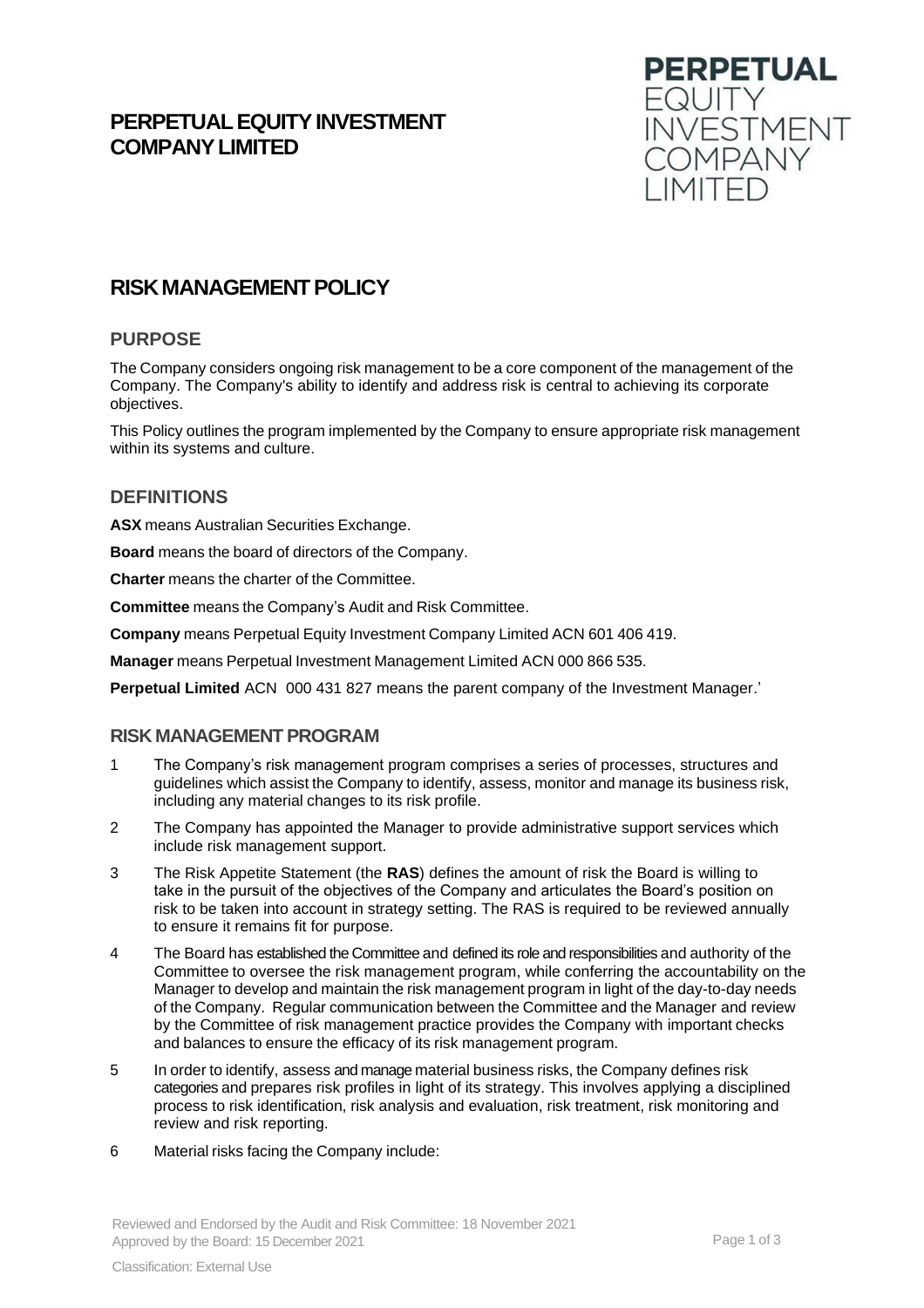#### *Outsourcing risk*

- (a) The Company has outsourced the following functions to service providers:
	- i. custody and administration;
	- ii. share registry; and
	- iii. investment management and other administrative support services to the Manager.

Accordingly, risks associated with these activities are managed in accordance with the service providers' policies and procedures. The Board has oversight of the services provided. Monitoring and review of the registry services provider and custodian is undertaken by the Manager and reported to the Board.

#### *Market related risks*

- (b) The Board is primarily responsible for recognising and managing market related risks. By its nature as a listed investment company, the Company will always carry investment risk because it must invest its capital in securities which are not risk free. However, the Company seeks to manage this investment risk by a policy of diversification of investments across industries and companies operating in various sectors of the market.
- (c) The Manager is required to act in accordance with the Management Agreement and reports to the Board quarterly on the portfolio's performance, material actions of the Manager during that quarter and an explanation of the Manager's material proposed actions for the upcoming quarter. In addition, the Manager is also required to provide sufficient information to enable the Company to comply with its constitution and its reporting obligations under the CorporationsAct 2001 and ASX Listing Rules, and report to the Board quarterly as to any non- compliance with the investment strategy outlined in the Management Agreement.
- (d) In assessing the Company's risk tolerance the Board considers any instance which materially affects the Company's Net Tangible Asset backing announcements released to the ASX.

#### *Administrative risk*

- (e) Representatives of the Manager will provide a certification to the Board in respect of each half year and full year financial periodthat:
	- i. in their opinion, the financial records of the Company have been properly maintained andthat the financial statements and notes for the reporting period comply with accounting standards and the Corporations Regulations 2001 and give a true and fair view of the financial position and performance of the Company; and
	- ii. their opinion has been formed on the basis of a sound system of risk management andinternal control which is operating effectively.

#### *Economic, environmental and social sustainability risks*

(f) The Board is responsible for approving the Company's disclosure in relation to any material exposure to economic, environmental and social sustainability risks which impact the ability of the Company to continue operating at a sustainable level over the longterm.

### **OVERSIGHT AND MANAGEMENT**

#### **BOARD**

- 7 The Board acknowledges that it is responsible for the overall system of internal control but recognises that no cost effective internal control system will preclude all errors and irregularities.
- 8 The Board has delegated responsibility for reviewing the Company's risk profile including material business risks and reporting on the operation of the internal control system to the Audit and Risk Committee. However, the Audit and Risk Committee or the Manager may also refer particular risk management issues to the Board for final consideration and direction.
- 9 The Board will review the effectiveness of the Company's risk management and internal control system annually.

Reviewed and Endorsed by the Audit and Risk Committee: 18 November 2021 Approved by the Board: 15 December 2021